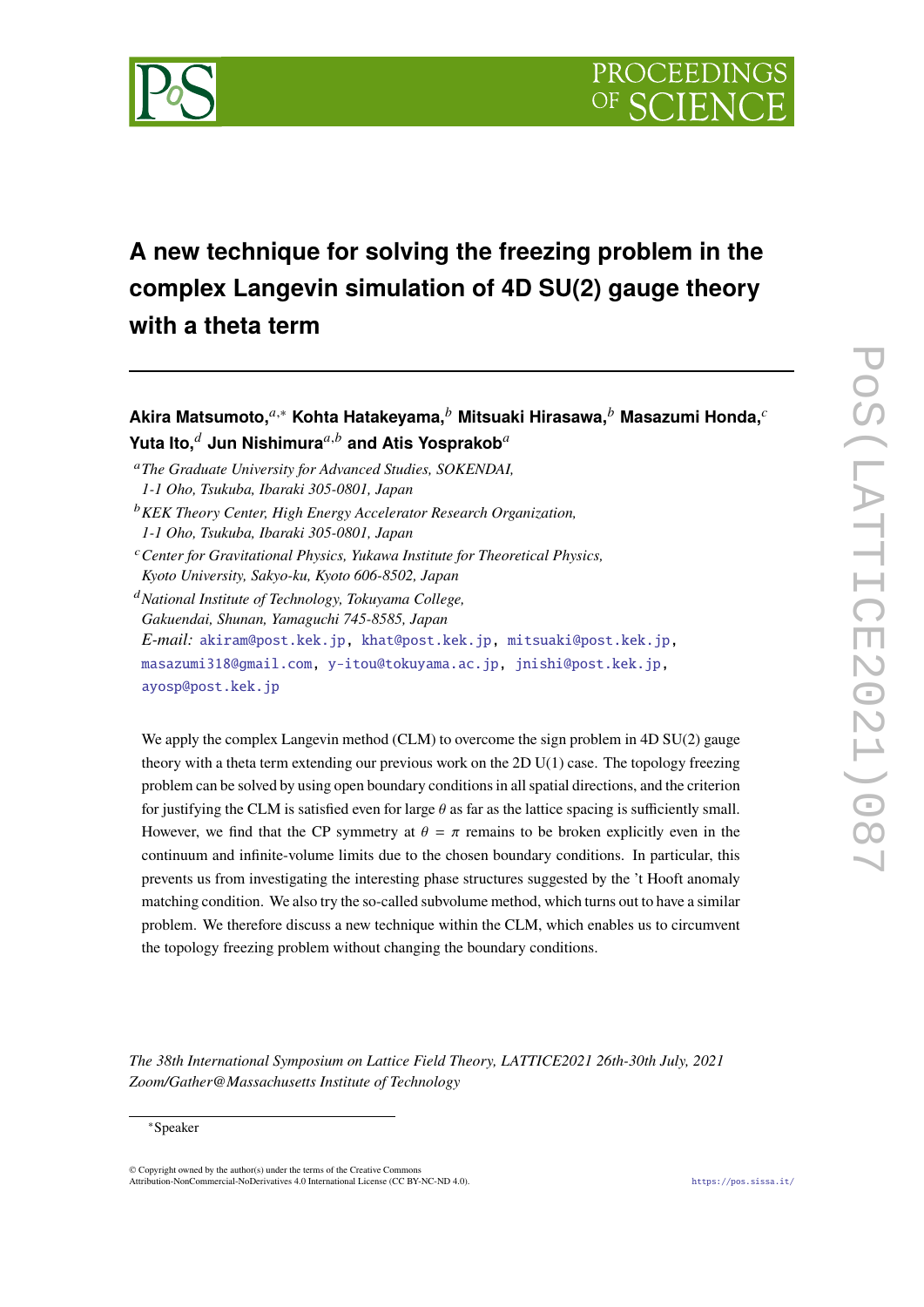# **1. Introduction**

We can explore the topological nature of quantum field theories via topological terms. Recently, gauge theories with a theta term have been studied by 't Hooft anomaly matching. In particular, there is a constraint on the phase structure of the 4D SU(N) pure Yang-Mills theory by a 't Hooft anomaly involving the CP and center symmetries at  $\theta = \pi$  [\[1\]](#page-8-0). The constraint is consistent with the well-known scenario at large N [\[2\]](#page-8-1), where the theory at  $\theta = \pi$  is confined with spontaneously broken CP at low temperature and then has a transition to deconfined phase with restored CP at a finite temperature. However, it is highly nontrivial whether or not this structure persists for small  *since there are various ways to satisfy the anomaly matching condition. For instance, the theory* for small  $N$  at low temperature may be deconfined or gapless as well as spontaneously broken CP. Therefore it is an interesting challenge to investigate the phase structure by first-principle calculation at the smallest N i.e.  $N = 2$ . The effect of the theta term is genuinely non-perturbative. The theory with a theta term should be analyzed by non-perturbative calculations based on the lattice gauge theory. However, the Monte Carlo simulation of the theory including the theta term is difficult due to the sign problem.

The complex Langevin method (CLM) is one of the approaches which allow us to avoid the sign problem  $[3-8]$  $[3-8]$ . We use the CLM to study 4D SU(2) gauge theory with the theta term since its computational cost is cheaper than the other methods. The topological charge on the 4D lattice is contaminated by short range fluctuations. Thus, we apply the stout smearing [\[9\]](#page-8-4) to recover the topological property. In this method, the effect of the smearing can be included dynamically. We discuss the behavior of the topological charge for  $\theta \neq 0$  in the CLM.

# **2. 4D SU(2) gauge theory with a theta term**

We consider 4D SU(2) gauge theory on the Euclidean space. The action for the gauge field  $A_u^a$  $(a = 1, 2, 3)$   $(\mu = 1, \dots, 4)$  is given by

$$
S_g = \frac{1}{4g^2} \int d^4x F^a_{\mu\nu} F^a_{\mu\nu},
$$
 (1)

where g is the gauge coupling constant and  $F_{uv}^a$  is the field strength

$$
F_{\mu\nu}^a = \partial_{\mu}A_{\nu}^a - \partial_{\nu}A_{\mu}^a - \epsilon^{abc}A_{\mu}^b A_{\nu}^c.
$$
 (2)

The topological charge  $Q$  is defined by

$$
Q = \frac{1}{64\pi^2} \int d^4x \epsilon_{\mu\nu\rho\sigma} F^a_{\mu\nu} F^a_{\rho\sigma},
$$
 (3)

which takes integer values unless the space has a boundary. We introduce the theta term  $S_\theta = -i\theta Q$ , and thus the action is  $S = S_g + S_\theta$ . This theory has the  $2\pi$  periodicity of the parameter  $\theta \in \mathbb{R}$ , since the partition function

$$
Z = \int \mathcal{D}A e^{-S_g + i\theta Q} \tag{4}
$$

is invariant under the shift  $\theta \rightarrow \theta + 2\pi$ .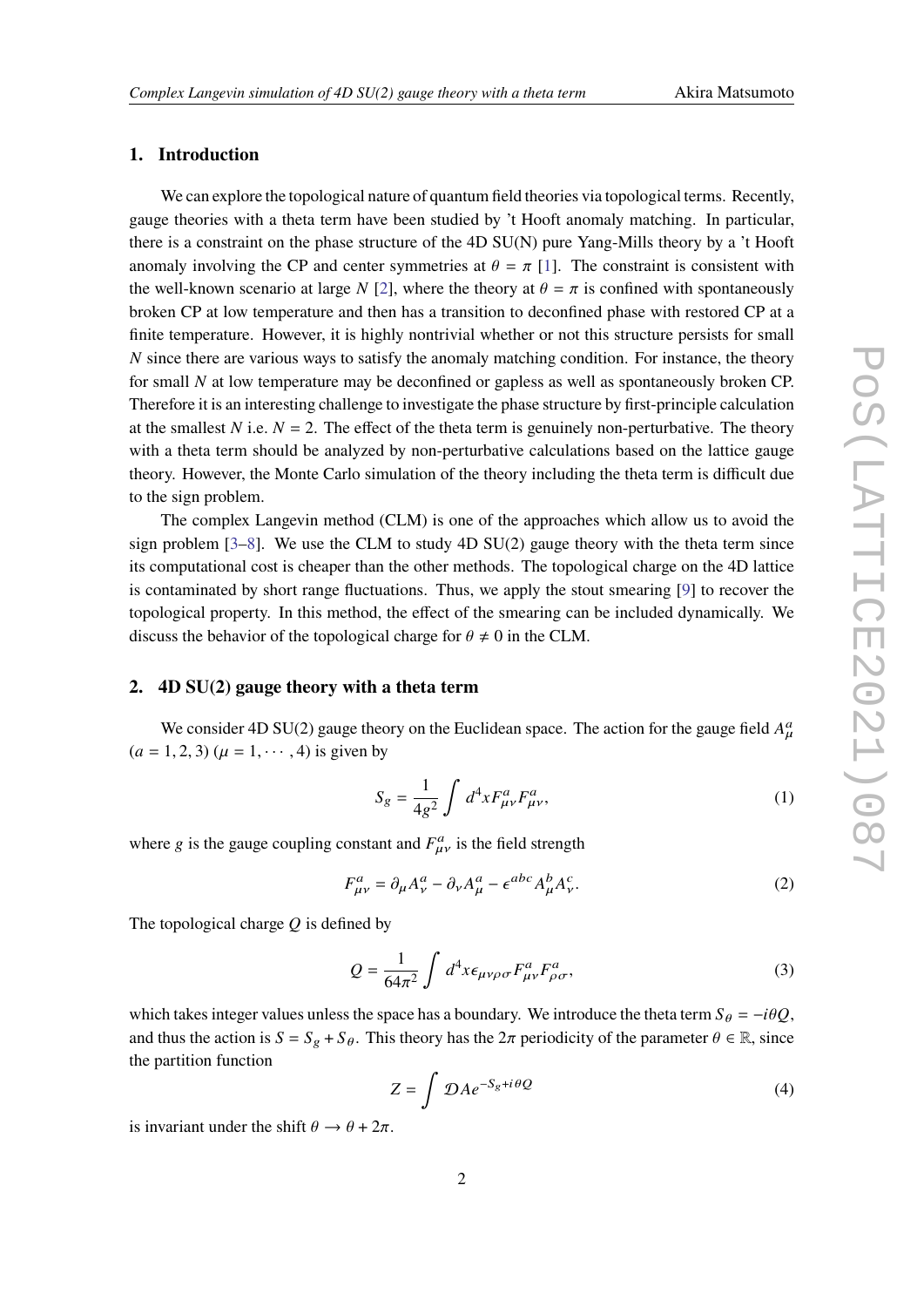Next, we consider the lattice action for the numerical study. We introduce link variables  $U_{n,\mu} \in SU(2)$  and define plaquettes.

$$
P_n^{\mu\nu} = U_{n,\mu} U_{n+\hat{\mu},\nu} U_{n+\hat{\nu},\mu}^{-1} U_{n,\nu}^{-1}
$$
 (5)

The index *n* labels the lattice site and  $\hat{\mu}$  represents the unit vector along the  $\mu$ -th direction. Note that we use  $U_{n,\mu}^{-1}$  instead of  $U_{n,\mu}^{\dagger}$  to respect holomorphicity, which is necessary to justify the CLM. We define the plaquette action by

$$
S_{\beta} = -\frac{\beta}{4} \sum_{n} \sum_{\mu \neq \nu} \text{Tr} P_n^{\mu \nu} \tag{6}
$$

with the coupling constant  $\beta$ . For the topological charge on the lattice, we consider the simplest discretization [\[10\]](#page-8-5) given by the so called "clover leaf" formula.

<span id="page-2-0"></span>
$$
Q_{\rm cl} = -\frac{1}{32\pi^2} \sum_{n} \frac{1}{2^4} \sum_{\mu,\nu,\rho,\sigma=\pm 1}^{\pm 4} \tilde{\epsilon}_{\mu\nu\rho\sigma} \text{Tr} \left[ P_n^{\mu\nu} P_n^{\rho\sigma} \right]
$$
(7)

Here the orientation of the plaquette is generalize to negative directions. Correspondingly, the anti-symmetric tensor  $\tilde{\epsilon}_{\mu\nu\rho\sigma}$  also has negative indices, for example

$$
1 = \tilde{\epsilon}_{1234} = -\tilde{\epsilon}_{2134} = -\tilde{\epsilon}_{(-1)234} = \cdots
$$
 (8)

Usually the topological charge  $Q_{cl}$  does not take integer values on the lattice due to the discretization effect. We can recover the topological property of the gauge field by eliminating short-range fluctuations. Some smoothing techniques, such as the gradient flow, stout smearing and so on, make the topological charge close to integers. In this study, we apply the stout smearing to the complex Langevin method, which is discussed in section [4.](#page-3-0)

## **3. Complex Langevin method**

Since the theta term is purely imaginary. Monte Carlo studies of the theory with  $\theta \neq 0$  is extremely difficult due to the sign problem. We avoid this problem by using the complex Langevin method (CLM) [\[3](#page-8-2)[–8\]](#page-8-3), which is a generalization of the Langevin method to the system with a complex action. Its computational cost grows linearly with the system size, so that we can easily apply the CLM to large systems in a straightforward manner. In this section, we briefly review how to apply the method to 4D SU(2) gauge theory.

In the CLM, we consider a fictitious time evolution of the dynamical variables, which is described by the complex Langevin equation. The discretized complex Langevin equation for the link variables is given by

$$
U_{n,\mu}(t+\epsilon) = \exp\left[-i\epsilon D_{n,\mu}^a S \tau^a + i\sqrt{\epsilon}\eta_{n,\mu}(t)\right] U_{n,\mu}(t),\tag{9}
$$

where  $\tau^a = \sigma^a/2$  are the generators of SU(2). The parameter  $\epsilon \ll 1$  is a step size of the discretized fictitious time. The differential operation  $D_{n,u}^a f$  of the function  $f(U)$  with respect to the link variables (Lie group elements) is defined by

$$
D_{n,\mu}^a f\left(U_{n,\mu}\right) = \lim_{\epsilon \to 0} \frac{1}{\epsilon} \left[ f\left(e^{i\epsilon \tau^a} U_{n,\mu}\right) - f\left(U_{n,\mu}\right) \right]. \tag{10}
$$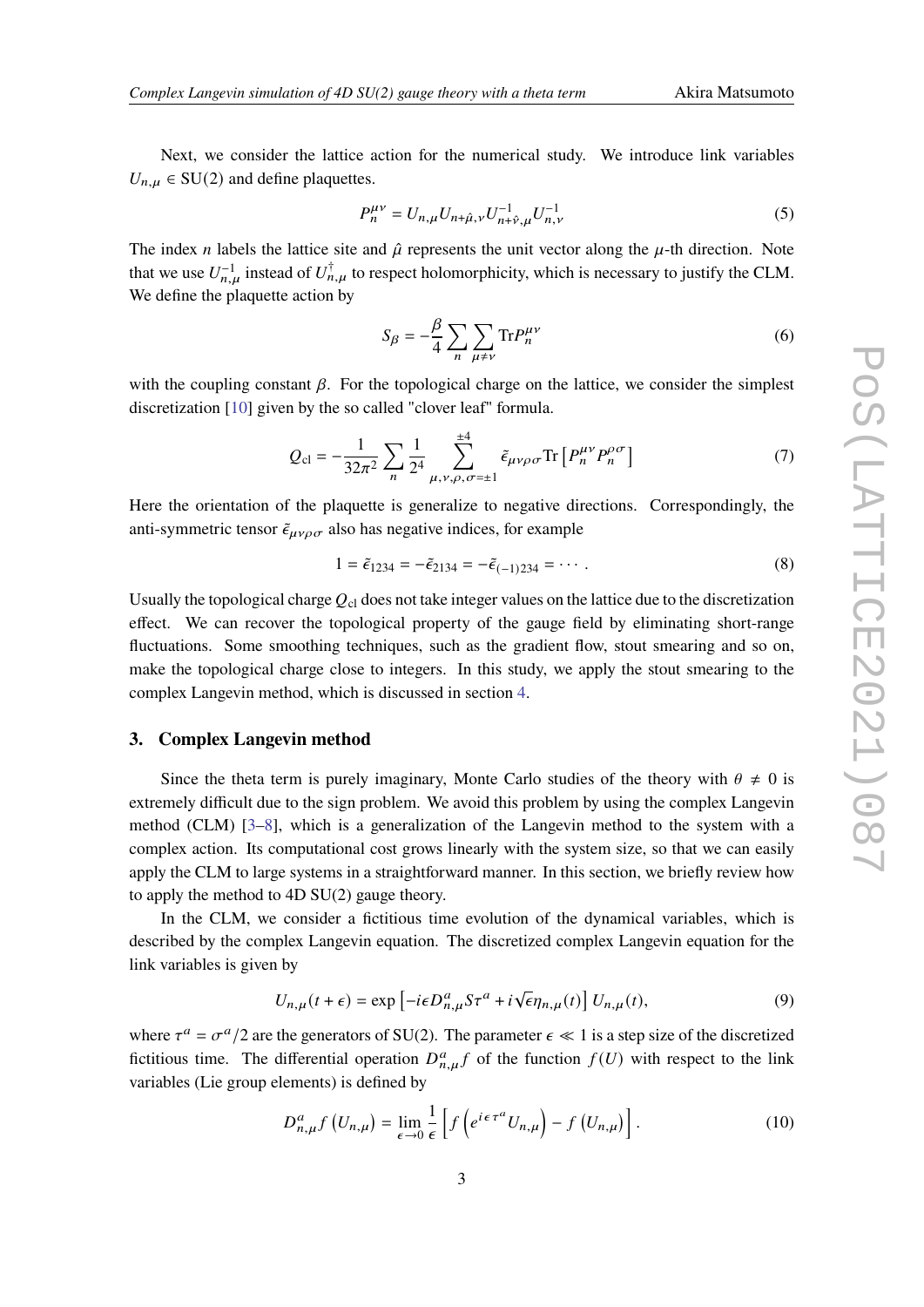The term including  $D_{n,\mu}^a S$  is called the drift term. The other term is a real Gaussian noise  $\eta_{n,\mu}(t) = \eta_{n,\mu}^a(t) \tau^a$  normalized by

$$
\langle \eta_{n,u}^a(t) \eta_{m,\nu}^b(t') \rangle = 2 \delta_{nm} \delta_{\mu\nu} \delta^{ab} \delta_{tt'}.
$$
 (11)

The drift term  $D_{n,u}^a S$  is no loner Hermitian for the complex action. Thus, the link variables deviates from  $SU(2)$  in the complex Langevin simulation. We treat the link variables as  $SL(2,\mathbb{C})$ elements instead of SU(2), which corresponds to complexifying the gauge field. For the complexified configuration, the drift term and observables should also be complexified respecting holomorphicity.

The expectation value of  $\overline{O}$  is calculated from an ensemble of configurations, which is given by solving the complex Langevin equation numerically. We can obtain the expectation value  $\langle O \rangle_{\text{CLM}}$  as an average of  $O(U)$  in the ensemble. However, it will not always agree with the correct expectation value defined by the path integral. This problem is known as the wrong convergence of the CLM, which occurs depending on the system, the parameter and the choice of the dynamical variables. Although we cannot figure out whether the problem occurs or not a priori, there is a practical criterion for the correct convergence [\[8\]](#page-8-3). We obtain the correct expectation value  $\langle O \rangle_{\text{CLM}} = \langle O \rangle$ only if the probability distribution of the drift term falls off exponentially or faster. We can easily check the criterion by plotting the histogram of the magnitude  $u$  of the largest drift defined by

<span id="page-3-2"></span>
$$
u = \frac{1}{\sqrt{2}} \max_{n,\mu} \| D_{n,\mu}^a S \tau^a \|,
$$
 (12)

where the norm of the matrix is defined by  $||A||^2 := \text{Tr} [A^{\dagger}A]$ .

We can stabilize the complex Langevin simulation by using a technique called "gauge cooling" [\[11\]](#page-8-6). The condition of the correct convergence tends to be violated if the link variables deviates far away from SU(2). The gauge cooling reduces the non-unitarity of link variables as much as possible. Thus, it helps the condition to be satisfied. It was also shown that this procedure does not affect any gauge invariant observable [\[7,](#page-8-7) [8\]](#page-8-3). We apply the gauge cooling at each Langevin step in order to suppress a rapid growth of non-unitarity.

#### <span id="page-3-0"></span>**4. Stout smearing for the CLM**

The theory with a theta term has the  $2\pi$  periodicity of  $\theta$ , which plays an important role in the appearance of the nontrivial phase structure at  $\theta = \pi$ . However, it is difficult to retain this property on the lattice because the topological charge  $(7)$  defined by the naive discretization does not takes integer values. It approaches integers only for the configurations sufficiently close to the continuum limit. In fact, it is difficult to suppress the short range fluctuations enough simply by increasing  $\beta$ . Thus, we need a smearing method which makes the configuration sufficiently smooth even for small  $\beta$ . In this work, we use the stout smearing [\[9\]](#page-8-4), which is applicable to the CLM. In fact, its application to the CLM was discussed in the analysis of QCD at nonzero baryon density [\[12\]](#page-8-8). In this section, we review how to apply the stout smearing to the complex Langevin simulation of the gauge theory with the theta term.

The procedure of the stout smearing is given by the iteration of the smearing step, starting from the original configuration  $U_{n,\mu}$ .

<span id="page-3-1"></span>
$$
U_{n,\mu} = U_{n,\mu}^{(0)} \to U_{n,\mu}^{(1)} \to \cdots \to U_{n,\mu}^{(N_{\rho})} = \tilde{U}_{n,\mu}
$$
 (13)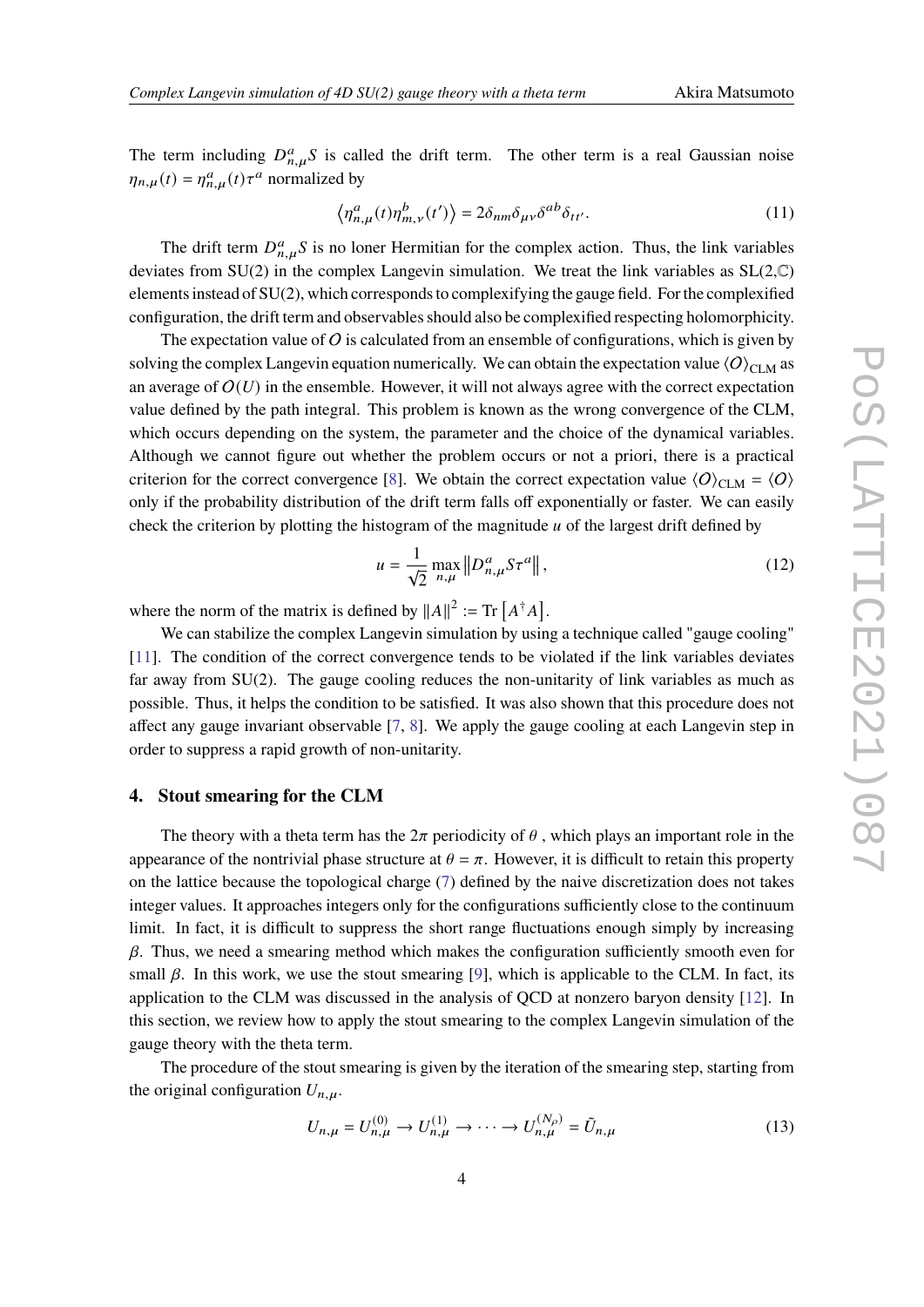After  $N_{\rho}$  iterations we obtain the smeared configuration  $\tilde{U}_{n,\mu}$ . In one (isotropic) smearing step from k to  $k + 1$ , the link variable  $U_{n,\mu}^{(k)} \in SL(2,\mathbb{C})$  is mapped to  $U_{n,\mu}^{(k+1)} \in SL(2,\mathbb{C})$  defined by following formulae.

$$
U_{n,\mu}^{(k+1)} = e^{iY_{n,\mu}} U_{n,\mu}^{(k)}
$$
\n(14)

<span id="page-4-1"></span>
$$
iY_{n,\mu} = -\frac{\rho}{2} \text{Tr} \left[ J_{n,\mu} \tau^a \right] \tau^a \tag{15}
$$

$$
J_{n,\mu} = U_{n,\mu} \Omega_{n,\mu} - \bar{\Omega}_{n,\mu} U_{n,\mu}^{-1}
$$
 (16)

<span id="page-4-2"></span>
$$
\Omega_{n,\mu} = \sum_{\sigma(\neq \mu)} \left( U_{n+\hat{\mu},\sigma} U_{n+\hat{\sigma},\mu}^{-1} U_{n,\sigma}^{-1} + U_{n+\hat{\mu}-\hat{\sigma},\sigma}^{-1} U_{n-\hat{\sigma},\mu}^{-1} U_{n-\hat{\sigma},\sigma} \right) \tag{17}
$$

<span id="page-4-3"></span>
$$
\bar{\Omega}_{n,\mu} = \sum_{\sigma(\neq\mu)} \left( U_{n,\sigma} U_{n+\hat{\sigma},\mu} U_{n+\hat{\mu},\sigma}^{-1} + U_{n-\hat{\sigma},\sigma}^{-1} U_{n-\hat{\sigma},\mu} U_{n+\hat{\mu}-\hat{\sigma},\sigma} \right) \tag{18}
$$

The parameter  $\rho > 0$  should be chosen appropriately, depending on the system.

We use the topological charge [\(7\)](#page-2-0) calculated from the smeared configuration  $\tilde{U}_{n,\mu}$ 

<span id="page-4-4"></span>
$$
Q := Q_{\text{cl}}(\tilde{U}) \tag{19}
$$

to define the theta term  $S_{\theta} = -i\theta Q$  on the lattice. For the complex Langevin simulation, we need to calculate the drift term  $D_{n,u}^a S_\theta$  from the theta term. Although  $S_\theta$  is a complicated function of the original link variable  $U_{n,\mu}$ , it is possible to calculate the drift force

<span id="page-4-0"></span>
$$
F_{n,\mu} = i\tau^a D_{n,\mu}^a S_\theta \tag{20}
$$

by reversing the smearing steps [\(13\)](#page-3-1). We define the drift force for the link variables  $U_{n,\mu}^{(k)}$  as

$$
F_{n,\mu}^{(k)} = i\tau^a D_{n,\mu}^{(k)a} S_{\theta},\tag{21}
$$

where  $D_{n,\mu}^{(k)a}$  represents a differential operation with respect to  $U_{n,\mu}^{(k)}$ . As a first step to calculate [\(20\)](#page-4-0), the calculation of the drift force  $\tilde{F}_{n,\mu} = F_{n,\mu}^{(N_\rho)}$  for the smeared link  $\tilde{U}_{n,\mu} = U_{n,\mu}^{(N_\rho)}$  is straightforward. Once we obtain the initial drift force  $\tilde{F}_{n,\mu}$ , the subsequent ones are given by the map from  $F_{n,\mu}^{(k)}$  to  $F_{n,\mu}^{(k-1)}$  iteratively.

$$
\tilde{F}_{n,\mu} = F_{n,\mu}^{(N_{\rho})} \to F_{n,\mu}^{(N_{\rho}-1)} \to \cdots \to F_{n,\mu}^{(0)} = F_{n,\mu}
$$
\n(22)

The map of the drift force is given by the following formulae, where the final step from  $F'_{n,u} = F_{n,u}^{(1)}$ to  $F_{n,\mu} = F_{n,\mu}^{(0)}$  is shown as an example.

$$
F_{n,\mu} = e^{-iY_{n,\mu}} F'_{n,\mu} e^{iY_{n,\mu}} + \rho \text{Tr} \left[ (U_{n,\mu} M_{n,\mu} + \bar{M}_{n,\mu} U_{n,\mu}^{-1}) \tau^a \right] \tau^a \tag{23}
$$

$$
M_{n,\mu} = -\Omega_{n,\mu} \Lambda_{n,\mu}
$$
  
+ 
$$
\sum_{\nu(\neq\mu)} \left[ U_{n+\hat{\mu},\nu} U_{n+\hat{\nu},\mu}^{-1} (U_{n,\nu}^{-1} \Lambda_{n,\nu} + \Lambda_{n+\hat{\nu},\mu} U_{n,\nu}^{-1}) + U_{n+\hat{\mu}-\hat{\nu},\nu}^{-1} U_{n-\hat{\nu},\mu}^{-1} (\Lambda_{n-\hat{\nu},\mu} - \Lambda_{n-\hat{\nu},\nu}) U_{n-\hat{\nu},\nu} -\Lambda_{n+\hat{\mu},\nu} U_{n+\hat{\mu},\nu} U_{n+\hat{\nu},\mu}^{-1} U_{n,\nu}^{-1} + U_{n+\hat{\mu}-\hat{\nu},\nu}^{-1} \Lambda_{n+\hat{\mu},\nu} U_{n-\hat{\nu},\mu}^{-1} U_{n-\hat{\nu},\nu}^{-1} (24) \right]
$$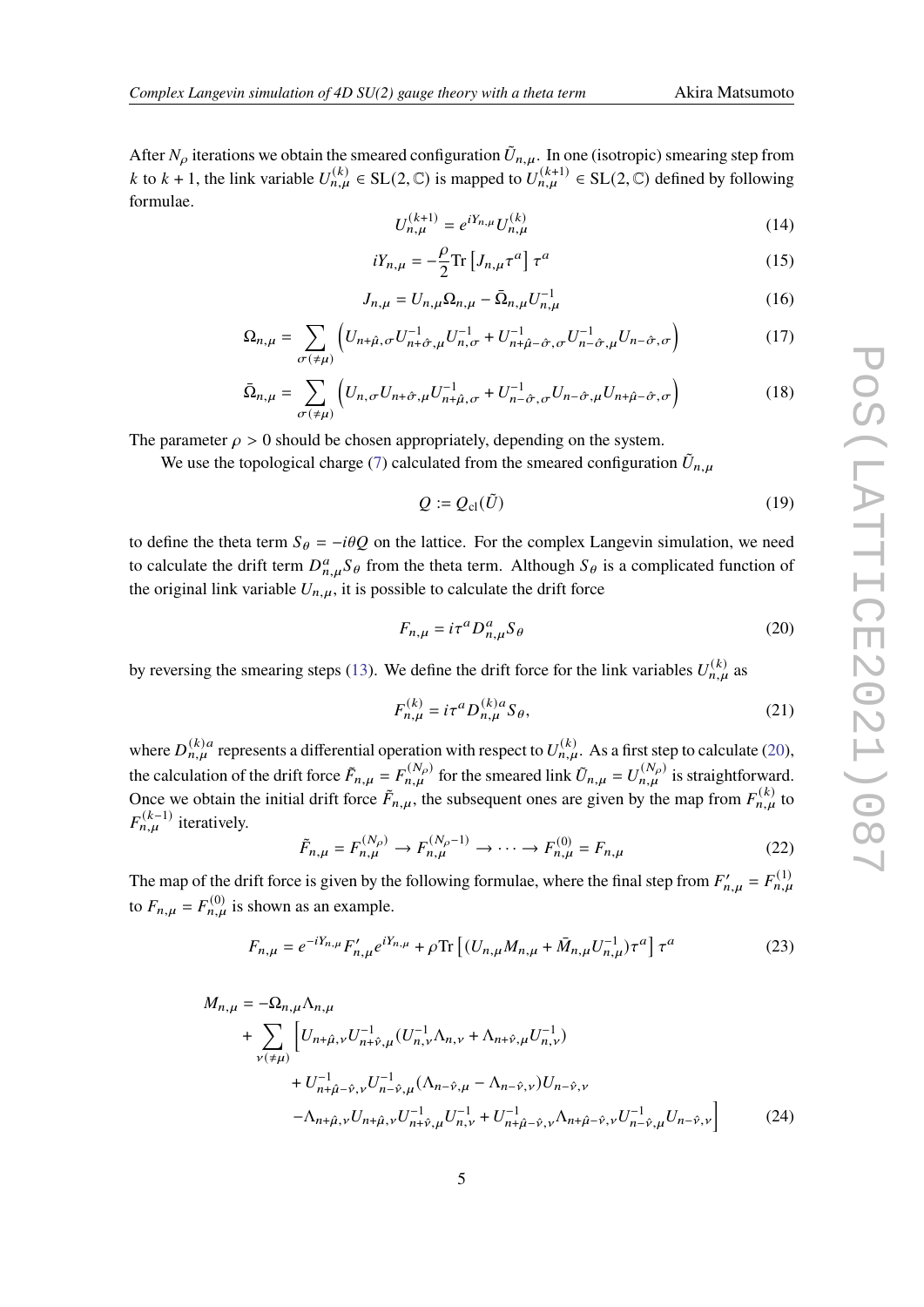$$
\bar{M}_{n,\mu} = -\Lambda_{n,\mu} \bar{\Omega}_{n,\mu} \n+ \sum_{\nu(\neq \mu)} \left[ (\Lambda_{n,\nu} U_{n,\nu} + U_{n,\nu} \Lambda_{n+\hat{\nu},\mu}) U_{n+\hat{\nu},\mu} U_{n+\hat{\mu},\nu}^{-1} \right. \n+ U_{n-\hat{\nu},\nu}^{-1} (\Lambda_{n-\hat{\nu},\mu} - \Lambda_{n-\hat{\nu},\nu}) U_{n-\hat{\nu},\mu} U_{n+\hat{\mu}-\hat{\nu},\nu} \n- U_{n,\nu} U_{n+\hat{\nu},\mu} U_{n+\hat{\mu},\nu}^{-1} \Lambda_{n+\hat{\mu},\nu} + U_{n-\hat{\nu},\nu}^{-1} U_{n-\hat{\nu},\mu} \Lambda_{n+\hat{\mu}-\hat{\nu},\nu} U_{n+\hat{\mu}-\hat{\nu},\nu} \right]
$$
\n(25)

 $\Lambda_{m,\nu} = \text{Tr} \left[ \hat{\Lambda}_{m,\nu} \tau^b \right] \tau^b$ (26)

$$
\hat{\Lambda}_{m,\nu} = -\frac{1}{2\kappa_{m,\nu}^2} \left( 1 - \frac{\sin 2\kappa_{m,\nu}}{2\kappa_{m,\nu}} \right) \text{Tr} \left[ F'_{m,\nu} i Y_{m,\nu} \right] i Y_{m,\nu} + \frac{\sin \kappa_{m,\nu}}{\kappa_{m,\nu}} e^{-i Y_{m,\nu}} F'_{m,\nu} \tag{27}
$$

$$
\kappa_{n,\mu} = \sqrt{-\det Y_{n,\mu}}\tag{28}
$$

Note that  $Y_{n,\mu}$ ,  $\Omega_{n,\mu}$  and  $\overline{\Omega}_{n,\mu}$  are defined by [\(15\)](#page-4-1), [\(17\)](#page-4-2) and [\(18\)](#page-4-3) respectively. They are calculated from  $U_{n,\mu}$  in this case. The drift term calculated in this way respects the holomorphicity. The calculation time and the memory size required for the simulation are proportional to the number of steps  $N_{\rho}$ .

# **5. Result of the CLM**

In this section, we show the results of the complex Langevin simulation. So far, we have found that the CLM using the naive definition [\(7\)](#page-2-0) of the topological charge without the smearing works in the high-temperature region (deconfined phase). As a first step, we focus on the high-temperature region and try to see the effect of the stout smearing on the topological charge.

Before introducing the theta term, we check the effect of the smearing by changing the smearing parameters for  $\theta = 0$ . The number of steps  $N_{\rho}$  and the step size  $\rho$  should be large enough to eliminate the short range fluctuations. However, it is difficult to increase  $N<sub>o</sub>$  a lot since the calculation time and the memory size increase with  $N_{\rho}$ . If  $\rho$  is too large, the nontrivial topological excitation will be destroyed. For  $\beta > 2.4$ , which corresponds to the high-temperature region in our setup, we find that  $N_{\rho} = 20$  is enough to recover the topological property. In figure [1,](#page-6-0) we show the history of the topological charge defined by [\(19\)](#page-4-4) in the real Langevin simulation for  $\theta = 0$ . There are three series of data with  $\rho = 0$ , 0.06 and 0.1. We plot the topological charge without the smearing namely  $\rho = 0$  for comparison. The topological charge with  $\rho = 0$  is noisy, and it is difficult to see the topological property. Once we introduce the smearing, we can see the transitions between the topological sectors clearly.

Next, we show the results of the complex Langevin simulation for  $\theta = \pi/4$ . In this simulation, the lattice size is  $24^3 \times 4$ , and the smearing parameters are  $N_\rho = 20$  and  $\rho = 0.06$ . In figure [2,](#page-6-1) we show the histogram of the magnitude  $u$  of the largest drift term defined in [\(12\)](#page-3-2). The distribution falls off rapidly for  $\beta = 2.55$ , but it does not for  $\beta = 2.5$ . Thus, the criterion for correct convergence is satisfied only for  $\beta = 2.55$ . Typically, the coupling constant  $\beta$  should be large enough to satisfy the criterion. We found that the CLM works if  $\beta \ge 2.55$  for  $\theta = \pi/4$  on the 24<sup>3</sup>  $\times$  4 lattice.

In figure [3,](#page-7-0) we show the history of the topological charge for  $\beta = 2.55$ . Since the gauge group is extended to  $SL(2,\mathbb{C})$  in the CLM, the topological charge has an imaginary part in general. We plot both of the real part and the imaginary part. There are some topological excitations in the history of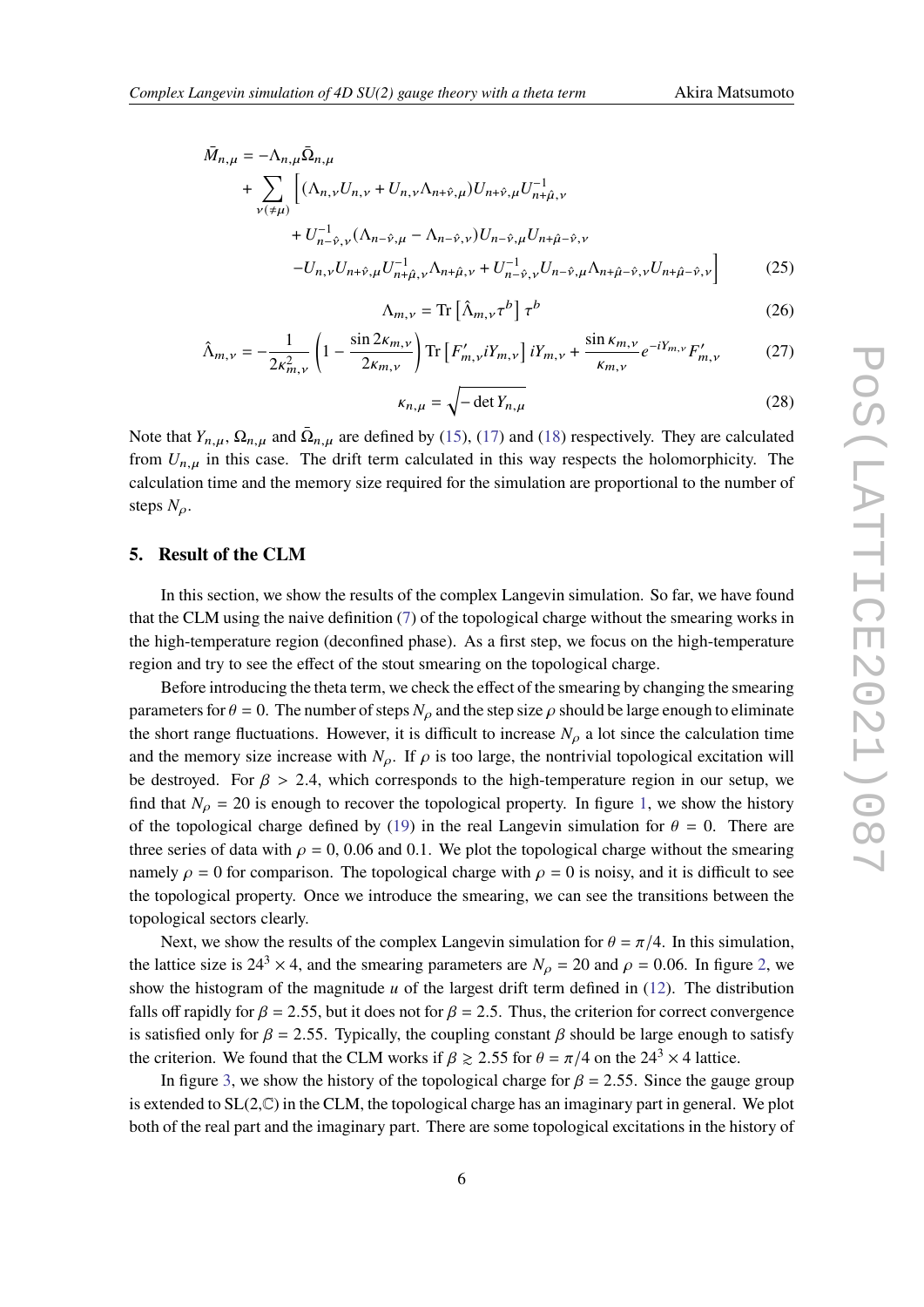<span id="page-6-0"></span>

<span id="page-6-1"></span>**Figure 1:** The history of the topological charge defined by [\(19\)](#page-4-4) in the Langevin simulation for  $\theta = 0$ . The lattice size is  $24^3 \times 4$ , and the coupling constant is  $\beta = 2.5$ . The horizontal axis is the fictitious time t of the Langevin simulation.



**Figure 2:** The histogram of the maximum drift term [\(12\)](#page-3-2) for  $\theta = \pi/4$  in log scale. The horizontal axis is  $\log_{10} u$ . The lattice size is  $24^3 \times 4$ , and the smearing parameters are  $N_\rho = 20$  and  $\rho = 0.06$ .

 $ReO$ . The imaginary part vanishes after the smearing in most cases, but it increases rapidly when the real part changes.

The expectation value of the topological charge has a nonzero imaginary part if CP is broken. Since the theta term breaks CP explicitly for  $\theta/\pi \notin \mathbb{Z}$ , it is consistent that ImQ becomes nonzero in our simulation. We find that the fluctuation of ReQ is necessary to obtain the nonzero ImQ. Indeed, the imaginary part are close to zero while the configuration stays in a single topological sector.

We also find that the rapid growth of  $Im\Omega$  makes the simulation unstable. The imaginary part originates from the non-unitarity of the configuration, which can be a source of the large drift. We need to set  $\beta$  large enough to avoid this problem. However, the fluctuation of O is highly suppressed for larger  $\beta$ , and the autocorrelation time of  $\alpha$  becomes longer than the simulation time. It is known as freezing of the topological charge, which causes a problem with the ergodicity. Therefore, it is difficult to avoid the large drift simply by increasing  $\beta$  further.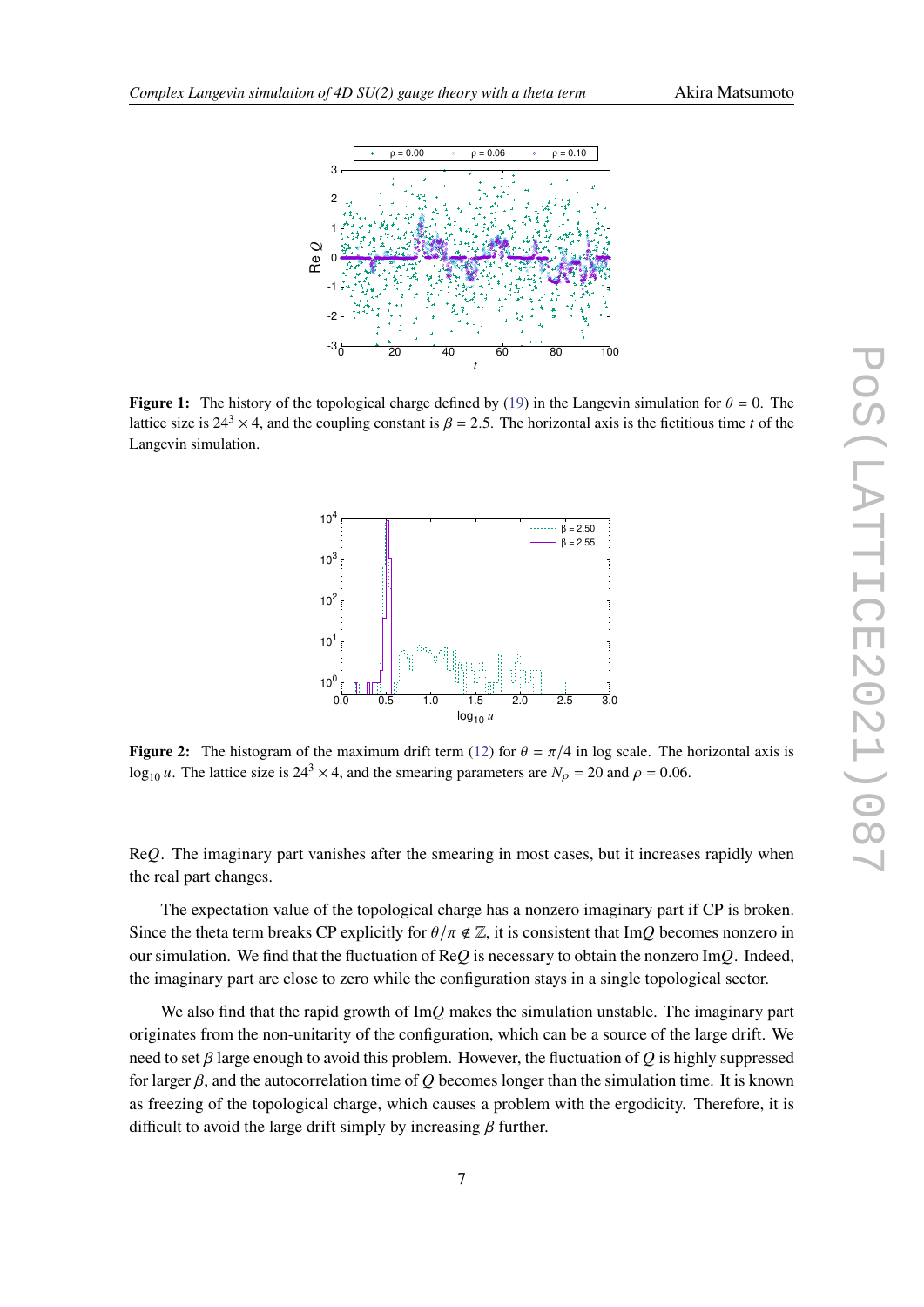<span id="page-7-0"></span>

**Figure 3:** The history of the topological charge for  $\theta = \pi/4$ . The upper plot show the real part and the lower plot show the imaginary part. The lattice size is  $24<sup>3</sup> \times 4$ , and the coupling constant is  $\beta = 2.55$ . The horizontal axis is the fictitious time  $t$  of the Langevin simulation.

### **6. Summary**

The sign problem prevents us from studying gauge theories with a theta term by the Monte Carlo simulation. In this work, we applied the complex Langevin method (CLM) to 4D SU(2) gauge theory to avoid the problem. We found that the criterion for correct convergence of the CLM is satisfied in the high temperature region. However, the naively defined topological charge does not take integer values due to the contamination by short range fluctuations. For this reason, we introduce the stout smearing in the CLM in order to recover the topological property. The effect of the smearing can be included in the Langevin dynamics itself as well as in observables. We confirmed that the real part of the topological charge becomes close to an integer after the smearing. On the other hand, the imaginary part vanishes mostly, but it grows rapidly as the real part changes. This behavior is consistent with the topological nature of the theory, although it is difficult to deal with in the numerical simulation.

We need to increase  $\beta$  to suppress the large drift. On the other hand, we cannot increase it due to the topology freezing. It seems to be necessary to resolve either of the topology freezing or the large drift in the CLM. However, it is possible that the appearance of large drift is related to the topology change, as we found in our previous study of 2D U(1) gauge theory [\[13\]](#page-8-9). In that case, we need to modify the boundary condition or try some possible ways to suppress the large drifts, such as improving the gauge cooling or the smearing method.

#### **Acknowledgments**

We would like to thank R. Kitano, N. Yamada, T. Ishikawa and Y. Tanizaki for valuable discussions. The computations were carried out on the PC clusters in KEK Computing Research Center and KEK Theory Center. This work is supported by the Particle, Nuclear and Astro Physics Simulation Program No.2020-009 (FY2020) and No.2021-005 (FY2021) of Institute of Particle and Nuclear Studies, High Energy Accelerator Research Organization (KEK). The work of M. Honda is